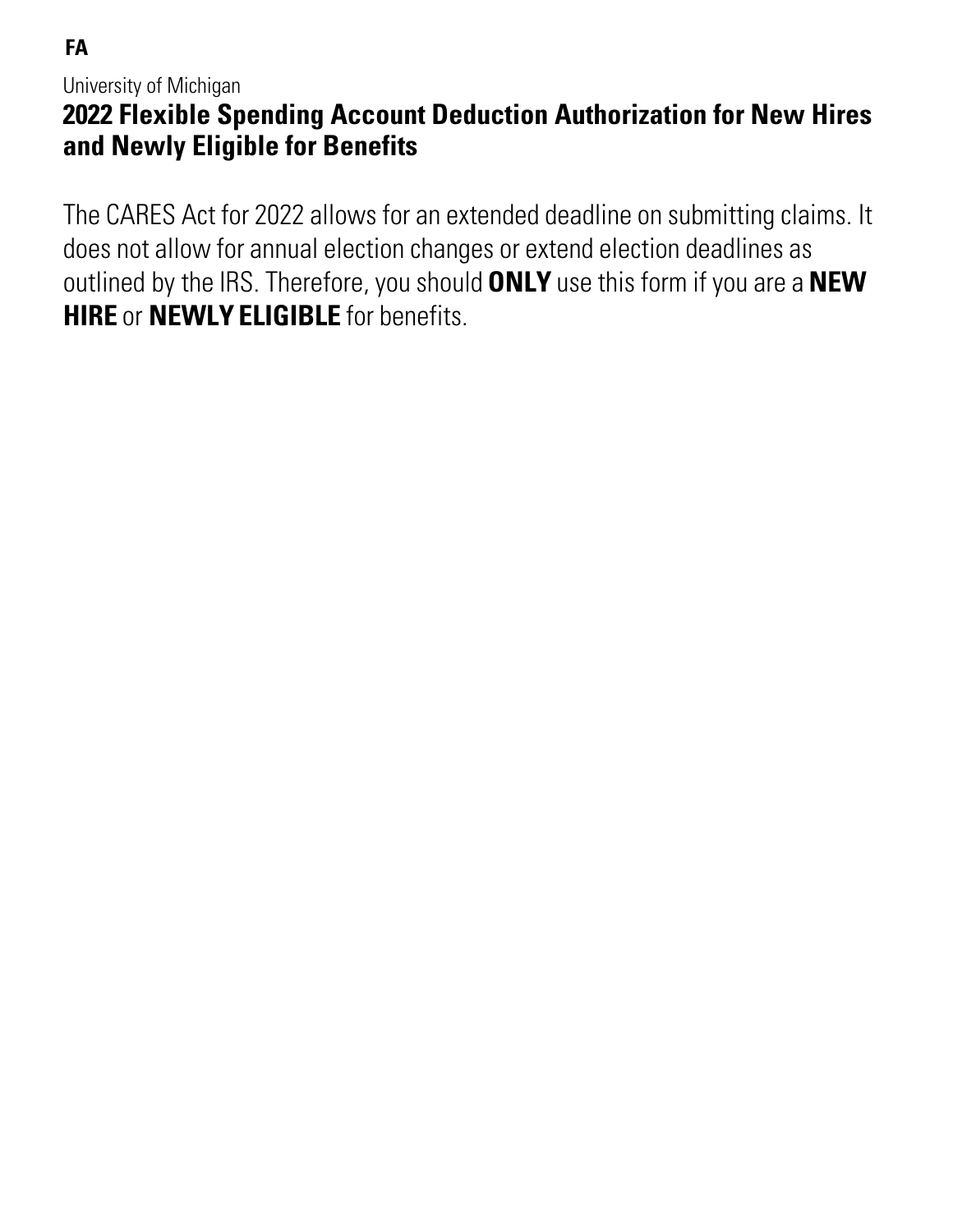## **FA** University of Michigan

# **2022 Flexible Spending Account Deduction Authorization Form**

For All Eligible Faculty and Staff Members.

Please use this form to make your elections. Print all information in **black** ink. Return your completed and signed form to SSC Benefits Transactions **within 30 days** (or as specified by your bargaining agreement) after your first day of employment at the university, or within 30 days after your qualified family status change. **These elections remain in effect from your effective date\* through December 31, 2022 unless you experience a qualified family status change.** You must reenroll in a Flexible Spending Account each year that you wish to participate.

#### **1. Faculty or Staff Member Information.**

| Name (Last, First, Middle Initial)                                                                                                                                                                                                                                                                                                                                                                                                                                                                                              |                                    |                  | <b>UMID</b> | U.S. Social Security Number<br>(If UMID is unknown) |  |
|---------------------------------------------------------------------------------------------------------------------------------------------------------------------------------------------------------------------------------------------------------------------------------------------------------------------------------------------------------------------------------------------------------------------------------------------------------------------------------------------------------------------------------|------------------------------------|------------------|-------------|-----------------------------------------------------|--|
| <b>Street Address</b>                                                                                                                                                                                                                                                                                                                                                                                                                                                                                                           |                                    | City, State, Zip |             | Home Phone Number                                   |  |
| Title                                                                                                                                                                                                                                                                                                                                                                                                                                                                                                                           | l am paid:<br>bi-weekly<br>monthly | Email Address    |             | Daytime Phone Number                                |  |
| <b>2. Annual Deduction Amounts.</b>                                                                                                                                                                                                                                                                                                                                                                                                                                                                                             |                                    |                  |             |                                                     |  |
| • Be sure the correct annual election amount is entered under each type of account. Inaccurate estimates of expenses may cause you to forfeit money.                                                                                                                                                                                                                                                                                                                                                                            |                                    |                  |             |                                                     |  |
| • Funds cannot be transferred between dependent care and health care accounts or from one spouse to another.                                                                                                                                                                                                                                                                                                                                                                                                                    |                                    |                  |             |                                                     |  |
| • For annual contribution information, see the Flexible Spending Accounts section at hr.umich.edu/flexible-spending-accounts                                                                                                                                                                                                                                                                                                                                                                                                    |                                    |                  |             |                                                     |  |
| <b>Health Care Flexible Spending Account</b><br>Covers eligible health care expenses for you and your eligible dependents. For information on eligible expenses, go to hr.umich.edu. Only eligible expenses<br>incurred on or after your effective date* through March 15, 2023 are reimbursable. You may contribute from \$120 up to \$2,750 per year to a Health Care FSA.                                                                                                                                                    |                                    |                  |             |                                                     |  |
|                                                                                                                                                                                                                                                                                                                                                                                                                                                                                                                                 |                                    |                  |             |                                                     |  |
| <b>Dependent Care Flexible Spending Account</b><br>Covers eligible dependent daycare expenses so you can work or go to school full time. For information on eligible dependent daycare expenses, go to<br>hr.umich.edu. Only expenses incurred on or after your effective date* through March 15, 2023 are reimbursable. You may contribute from \$120 up to a pos-<br>sible maximum of \$5,000 per year to a Dependent Care FSA. Highly compensated employees are limited to \$3,600 per year. For information on contribution |                                    |                  |             |                                                     |  |

limits, see hr.umich.edu/fsa-eligibility-enrollment

| Total annual amount you want to contribute to a Dependent Care FSA \$ | From effective date* through December 31, 2022 |
|-----------------------------------------------------------------------|------------------------------------------------|
|-----------------------------------------------------------------------|------------------------------------------------|

Is your spouse also employed by U-M? If yes, spouse's name

Spouse's SSN or UMID

#### **3. Flexible Spending Account Participants Release of Liability.**

I release the University of Michigan and its Flexible Spending Accounts claims processor, PayFlex, from any liability incurred if I submit ineligible expenses for reimbursement or if I fail to follow the regulations for the Flexible Spending Account. I have read the Flexible Spending Accounts plan book available from hr.umich.edu and I understand the agreement and confirmation set out on page 2 of this form concerning flexible spending accounts.

**\*Effective Date: Your account becomes effective the first of the month following the date the enrollment form is received by SSC**  Benefits Transactions, your date of hire, or the date you become newly-eligible, whichever is later. For example, if your date of hire is March 1, and your Flexible Spending Account enrollment form is received March 10, your account becomes effective April 1, and only eligible expenses incurred on or after your April 1 effective date through March 15 of the following year would be eligible for reimbursement from your current FSA. You must re-enroll each year you wish to participate.

Effective**\*** (month) \_\_\_\_\_\_\_\_\_\_\_\_\_\_\_\_ through December 31, 2022, I authorize the University of Michigan to make the above pretax deductions on a monthly or bi-weekly basis, as appropriate, to fund my Flexible Spending Account(s) for health care expenses and/or dependent care expenses.

I certify that the Health Care Flexible Spending Account debit card will only be used for eligible medical care expenses for myself and my eligible dependents.

Signature of Faculty or Staff Member **Date Signed** Date Signed **Date Signed** Date Signed